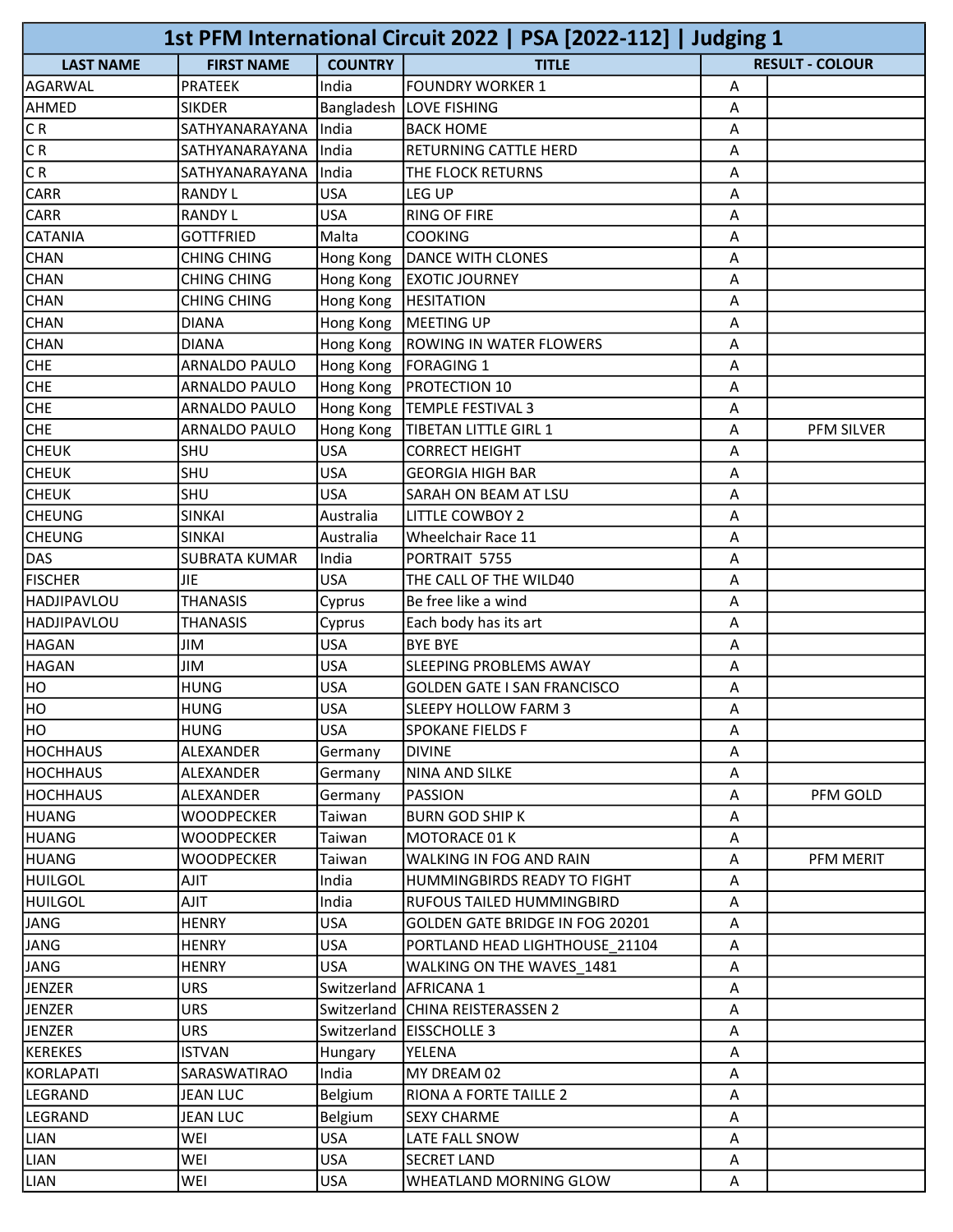| LIAN               | WEI               | <b>USA</b>     | <b>WORKING FISHERMAN</b>     | Α |                   |
|--------------------|-------------------|----------------|------------------------------|---|-------------------|
| MAITY              | <b>BASUDEV</b>    | India          | BLUE WORLD 1353              | A |                   |
| MAITY              | <b>BASUDEV</b>    | India          | STILL LIFE WITH FLOWER 1605  | A |                   |
| <b>MAK</b>         | <b>KATIE</b>      | Canada         | Palouse Farm House 28        | Α |                   |
| MARATHE            | <b>SUNIEL</b>     | India          | <b>EXPECTANT WAIT</b>        | Α |                   |
| MARATHE            | <b>SUNIEL</b>     | India          | <b>FACE UP</b>               | A |                   |
| MARATHE            | <b>SUNIEL</b>     | India          | <b>LEG ON LEG</b>            | A |                   |
| MARATHE            | <b>SUNIEL</b>     | India          | SHEATHED                     | Α | PSA GOLD          |
| MISHRA             | <b>ANJU</b>       | India          | THINKING ABOUT YOU           | A |                   |
| MITRA              | PIYALI            | India          | <b>NEHA</b>                  | A |                   |
| MITRA              | PIYALI            | India          | <b>SHUNTED OUT</b>           | A |                   |
| <b>NGO</b>         | HAI               | <b>USA</b>     | <b>Hello Handsome</b>        | A |                   |
| POGGIONI           | ANGELA            | <b>USA</b>     | <b>CAPTURED</b>              | Α |                   |
| ROY                | PRABIR KUMAR      | India          | NISHA 71                     | A |                   |
| SALINAS D'ANGLADA  | <b>JOAQUIN</b>    | Spain          | ANABEL 10                    | A |                   |
| SALINAS D'ANGLADA  | <b>JOAQUIN</b>    | Spain          | <b>PATRICIA</b>              | Α |                   |
| SIL                | <b>AMITABHA</b>   | India          | THE ECSTASY OF LIFE          | Α |                   |
| <b>SINHA</b>       | <b>BARUN</b>      | India          | SUCHITA 8394                 | A |                   |
| <b>STRICKER</b>    | <b>CHARLES</b>    | <b>USA</b>     | RISING HOT AIR BALLOONS 0165 | A |                   |
| <b>SUSZKIEWICZ</b> | OLE               | <b>Denmark</b> | TWO WOMEN IN MOTION          | Α | PFM MERIT         |
| TONG               | <b>JIANGCHUAN</b> | China          | <b>GO TO WORK</b>            | A |                   |
| <b>WANG</b>        | HAK PUN WILLIAM   | Hong Kong      | DYNAMIC CITY IN ACTION       | A |                   |
| WANG               | HAK PUN WILLIAM   | Hong Kong      | MX MOTOR BIKE 01             | A |                   |
| <b>WANG</b>        | HAK PUN WILLIAM   | Hong Kong      | PLUM TREE BLOSSOM            | A |                   |
| <b>WELLS</b>       | <b>PETER</b>      | England        | <b>EMMA</b>                  | A |                   |
| <b>WELLS</b>       | <b>PETER</b>      | England        | <b>JUST ME</b>               | A |                   |
| <b>WELLS</b>       | <b>PETER</b>      | England        | PRIMA BALLERINA              | A | PFM MERIT         |
| <b>WONG</b>        | <b>SHIU GUN</b>   | Hong Kong      | <b>AVA</b>                   | A | <b>PFM BRONZE</b> |
| <b>WONG</b>        | <b>SHIU GUN</b>   | Hong Kong      | GINA <sub>8</sub>            | A |                   |
| <b>WONG</b>        | <b>SHIU GUN</b>   | Hong Kong      | MUSIC IN THE PARK            | A |                   |
| <b>WONG</b>        | <b>SHIU GUN</b>   | Hong Kong      | STELLA                       | Α |                   |
| XIAO               | XIAO              | <b>USA</b>     | <b>AT SUNSET</b>             | Α |                   |
| XIAO               | XIAO              | <b>USA</b>     | LIN ZHI IN MARCH             | A |                   |
|                    |                   |                |                              |   |                   |

| 1st PFM International Circuit 2022   PSA [2022-112]   Judging 1 |                   |                |                              |   |                            |  |
|-----------------------------------------------------------------|-------------------|----------------|------------------------------|---|----------------------------|--|
| <b>LAST NAME</b>                                                | <b>FIRST NAME</b> | <b>COUNTRY</b> | <b>TITLE</b>                 |   | <b>RESULT - MONOCHROME</b> |  |
| lahmed                                                          | <b>SIKDER</b>     | Bangladesh     | <b>EMPTINESS</b>             | A |                            |  |
| IBHATTACHARYA                                                   | <b>SUBHRA</b>     | <b>USA</b>     | <b>BEHIND A TREE</b>         | A |                            |  |
| C R                                                             | SATHYANARAYANA    | India          | <b>LINEMAN</b>               | A |                            |  |
| CR.                                                             | SATHYANARAYANA    | India          | <b>RETURNING HERD</b>        | A |                            |  |
| <b>CATANIA</b>                                                  | <b>GOTTFRIED</b>  | Malta          | CITY OF ARTS AND SCIENCES 12 | A |                            |  |
| CATANIA                                                         | <b>GOTTFRIED</b>  | Malta          | TULIP STAIRCASE LONDON       | A |                            |  |
| <b>CHAN</b>                                                     | CHING CHING       | Hong Kong      | <b>BEHIND THE GAUZE</b>      | A |                            |  |
| CHAN                                                            | CHING CHING       | Hong Kong      | <b>INNOCENCE</b>             | A | <b>PFM BRONZE</b>          |  |
| <b>CHAN</b>                                                     | <b>DIANA</b>      | Hong Kong      | <b>DILIGENT WORKER</b>       | A |                            |  |
| <b>CHAN</b>                                                     | <b>DIANA</b>      | Hong Kong      | <b>MANTIS</b>                | A |                            |  |
| CHE                                                             | ARNALDO PAULO     | Hong Kong      | <b>BLUE CITY 10</b>          | A | PSA GOLD                   |  |
| CHE                                                             | ARNALDO PAULO     | Hong Kong      | <b>HAPPY CHILDHOOD 20</b>    | A |                            |  |
| CHE                                                             | ARNALDO PAULO     | Hong Kong      | <b>LANTERN FESTIVAL 7</b>    | A |                            |  |
| CHE                                                             | ARNALDO PAULO     | Hong Kong      | MY YOUNGER BROTHER 8         | A |                            |  |
| <b>CHEUK</b>                                                    | SHU               | USA            | <b>BRIDGET ON BEAM 101</b>   | A |                            |  |
| <b>CHEUK</b>                                                    | SHU               | <b>USA</b>     | OLIVIA BARS VS CENTENARY     | A |                            |  |
| <b>CHEUK</b>                                                    | SHU               | USA            | <b>SPLIT JUMP</b>            | A |                            |  |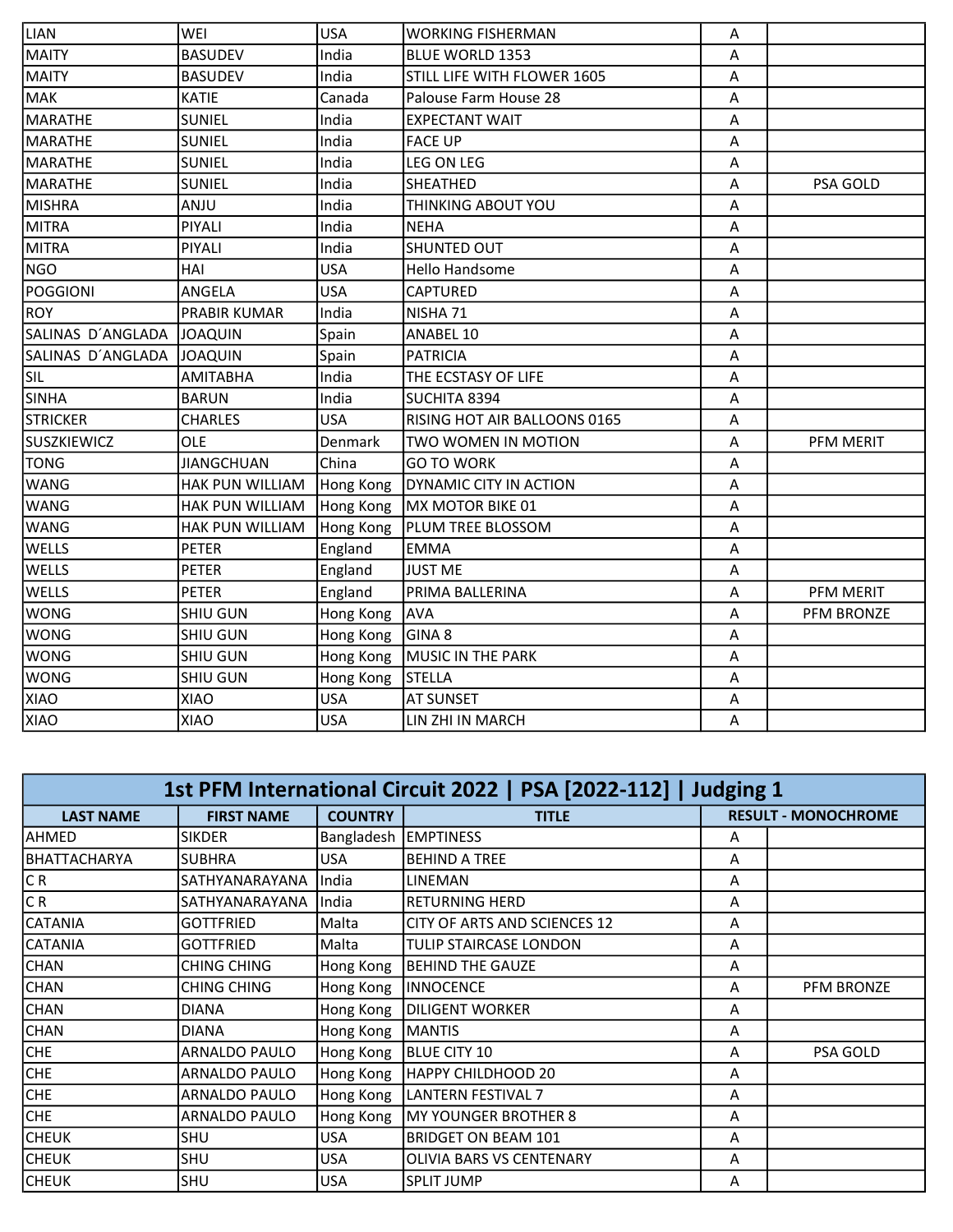| <b>CHEUNG</b>      | <b>SINKAI</b>        | Australia  | Santorini Ferra Town 8              | Α |            |
|--------------------|----------------------|------------|-------------------------------------|---|------------|
| <b>CHEUNG</b>      | <b>SINKAI</b>        | Australia  | <b>SHOULDER BALLET</b>              | А |            |
| <b>CHEUNG</b>      | <b>SINKAI</b>        | Australia  | WOMAN 28                            | Α |            |
| <b>COCHAIN</b>     | VINCENT              | Belgium    | LA POSE 21 5079                     | Α | PFM SILVER |
| DAS                | <b>SUBRATA KUMAR</b> | India      | GODDESS IN RAGE M01                 | Α |            |
| DAS                | <b>SUBRATA KUMAR</b> | India      | PORTRAIT IN MONO 5759               | A |            |
| HADJIPAVLOU        | THANASIS             | Cyprus     | Take time to chill                  | Α |            |
| <b>HOCHHAUS</b>    | <b>ALEXANDER</b>     | Germany    | FAIR                                | Α |            |
| <b>HOCHHAUS</b>    | ALEXANDER            | Germany    | PROLOG                              | A |            |
| <b>HOCHHAUS</b>    | ALEXANDER            | Germany    | <b>STRETCHING</b>                   | Α |            |
| HUANG              | WOODPECKER           | Taiwan     | AFTER WORK HARD BEER2 MONO          | Α |            |
| HUANG              | <b>WOODPECKER</b>    | Taiwan     | HARDWORK BB MONO                    | А |            |
| HUANG              | WOODPECKER           | Taiwan     | HOMESICKNESSMONO K                  | A |            |
| <b>HUILGOL</b>     | AJIT                 | India      | <b>GIANT AMONG DWARFS</b>           | Α |            |
| <b>HUILGOL</b>     | AJIT                 | India      | PELICAN LEAVING TRAIL OF WATER DROP | Α |            |
| <b>HUILGOL</b>     | <b>AJIT</b>          | India      | ZEBRA MUD BATHING                   | Α |            |
| JANG               | <b>HENRY</b>         | <b>USA</b> | A TIBETAN GIRL IN SEDA 17121        | A | PFM MERIT  |
| JANG               | <b>HENRY</b>         | <b>USA</b> | <b>MYANMAR BOY</b>                  | Α |            |
| JANG               | <b>HENRY</b>         | <b>USA</b> | WHITE POCKET 3                      | A |            |
| LEE                | <b>GRACE</b>         | Australia  | TWILIGHT AT CAVE CATHEDRAL ROCKS    | Α |            |
| LEGRAND            | JEAN LUC             | Belgium    | <b>ESSAI FELIN</b>                  | Α |            |
| LEGRAND            | <b>JEAN LUC</b>      | Belgium    | SOURIRE DISCRET                     | Α |            |
| <b>LIAN</b>        | WEI                  | <b>USA</b> | <b>GRANARY IN MORNING SUN</b>       | A | PFM MERIT  |
| <b>LIAN</b>        | WEI                  | <b>USA</b> | TWO FISHERMEN CATCHING FISH         | Α |            |
| LIAN               | WEI                  | <b>USA</b> | YIN AND YANG BEACH                  | Α |            |
| MAITY              | <b>BASUDEV</b>       | India      | <b>LAST VIEW</b>                    | A |            |
| MAITY              | <b>BASUDEV</b>       | India      | <b>LOOK 1442</b>                    | A |            |
| MAITY              | <b>BASUDEV</b>       | India      | THREE DIMOND 0924                   | Α |            |
| MARATHE            | <b>SUNIEL</b>        | India      | <b>FLOWER HEAD</b>                  | A |            |
| MARATHE            | SUNIEL               | India      | <b>SILHOUETTE</b>                   | Α |            |
| MARATHE            | SUNIEL               | India      | SPREAD OUT                          | Α | PFM GOLD   |
| MARATHE            | <b>SUNIEL</b>        | India      | <b>WRAPPED</b>                      | A |            |
| MITRA              | PIYALI               | India      | CONCOCTED                           | A |            |
| MITRA              | PIYALI               | India      | DIFFERENT MOOD 1                    | А |            |
| ODENBACH           | <b>STEFAN</b>        | Germany    | <b>LEISURE</b>                      | Α |            |
| <b>ROY</b>         | PRABIR KUMAR         | India      | NISHA 15                            | A |            |
| SALINAS D'ANGLADA  | <b>JOAQUIN</b>       | Spain      | <b>EMOCIONES</b>                    | A |            |
| SALINAS D'ANGLADA  | <b>JOAQUIN</b>       | Spain      | <b>IRINA</b>                        | A |            |
| SALINAS D'ANGLADA  | <b>JOAQUIN</b>       | Spain      | PILAR                               | A |            |
| SALINAS D'ANGLADA  | <b>JOAQUIN</b>       | Spain      | SENSUAL                             | Α | PFM MERIT  |
| SANCANDI           | <b>IVANA</b>         | Italy      | <b>BEYOND THE GAZA</b>              | A |            |
| SANCANDI           | <b>IVANA</b>         | Italy      | <b>BHUTANESE GIRL</b>               | Α |            |
| SANCANDI           | <b>IVANA</b>         | Italy      | MOM AND PUPPY                       | A |            |
| <b>SIL</b>         | AMITABHA             | India      | <b>REFLECTION 5</b>                 | Α |            |
| <b>SINHA</b>       | <b>BARUN</b>         | India      | RB 3304                             | Α |            |
| <b>SINHA</b>       | <b>BARUN</b>         | India      | RB 3319                             | A |            |
| <b>SINHA</b>       | <b>BARUN</b>         | India      |                                     |   |            |
|                    |                      |            | RB 3321                             | А |            |
| <b>SINHA</b>       | <b>BARUN</b>         | India      | RB 3329                             | Α |            |
| <b>SUSZKIEWICZ</b> | OLE<br>OLE           | Denmark    | 3 WATCHES                           | A |            |
| <b>SUSZKIEWICZ</b> |                      | Denmark    | <b>ENDING STORY</b>                 | Α |            |
| <b>SUSZKIEWICZ</b> | OLE                  | Denmark    | <b>EXERCISE</b>                     | A |            |
| <b>SUSZKIEWICZ</b> | OLE                  | Denmark    | <b>GIRL UPSTAIRS</b>                | А |            |
| TEO                | <b>GIAP CHIU</b>     | Singapore  | Bambi Teo One                       | A |            |
| TEO                | <b>GIAP CHIU</b>     | Singapore  | Boxseng Ang And Tan Twenty One      | A |            |
| <b>TEO</b>         | <b>GIAP CHIU</b>     | Singapore  | Jennifer In Black Nine              | A |            |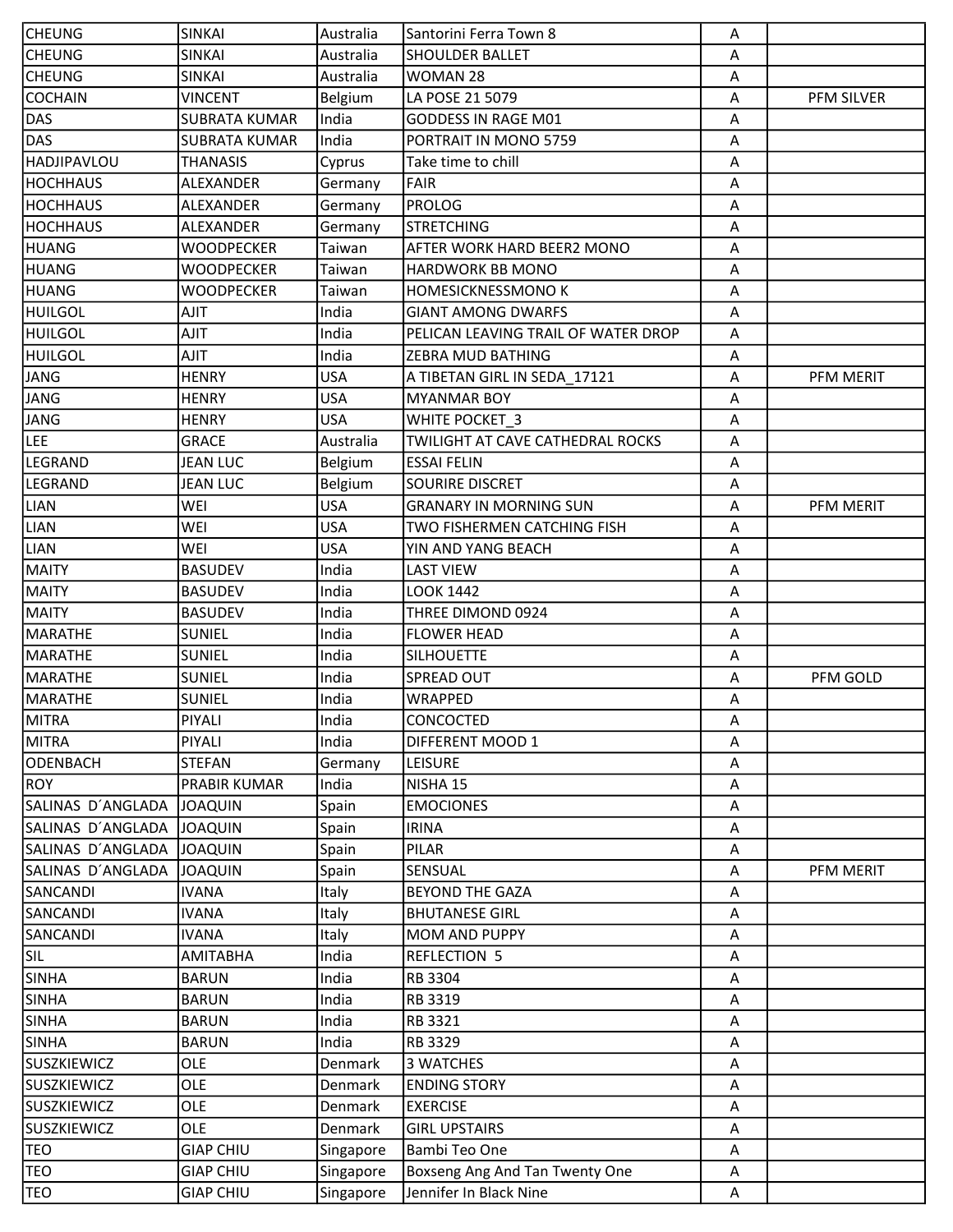| TRAN      | IMINHDUNG    | <b>USA</b> | ICORONA BW             | А |  |
|-----------|--------------|------------|------------------------|---|--|
| lwells    | <b>PETER</b> | England    | IWHEELTAPPER AT WORK   | A |  |
| lwong     | lshiu gun    | Hong Kong  | IATTRACTIVE POSE       | Α |  |
| lwong     | lshiu gun    | Hong Kong  | <b>GINA 3</b>          | Α |  |
| lwong     | lshiu gun    | Hong Kong  | <b>IMELISSA 5</b>      | Α |  |
| lwong     | lshiu gun    | Hong Kong  | IYOGA LOVER 5          | Α |  |
| lwong     | IVOON WAH    | Hong Kong  | BUTTER TEA FESTIVAL 02 | А |  |
| IXIAO     | XIAO         | USA        | lLIGHT AND FOG         | А |  |
| lyesiltas | IBEKIR       | Turkey     | IASURABW               | А |  |
|           |              |            |                        |   |  |

|                     |                     |                | 1st PFM International Circuit 2022   PSA [2022-112]   Judging 1 |   |                        |
|---------------------|---------------------|----------------|-----------------------------------------------------------------|---|------------------------|
| <b>LAST NAME</b>    | <b>FIRST NAME</b>   | <b>COUNTRY</b> | <b>TITLE</b>                                                    |   | <b>RESULT - NATURE</b> |
| AGARWAL             | <b>PRATEEK</b>      | India          | <b>IBIS FIGHT 3</b>                                             | Α |                        |
| AGARWAL             | <b>PRATEEK</b>      | India          | <b>IBIS FROG HOLD</b>                                           | A |                        |
| <b>BHATTACHARYA</b> | <b>SUBHRA</b>       | <b>USA</b>     | <b>GEYSER ERUPTION IN YELLOWSTONE</b>                           | Α |                        |
| BS.                 | <b>VENKATESH</b>    | India          | DARTER WITH FALLING FISH 7646                                   | Α |                        |
| BS                  | <b>VENKATESH</b>    | India          | GREY HERON WITH SNAKE 9801                                      | A |                        |
| CR                  | SATHYANARAYANA      | India          | <b>ATTACKING CHEETAHS</b>                                       | Α |                        |
| CR                  | SATHYANARAYANA      | India          | CHEETAH CHASE                                                   | Α |                        |
| $\overline{CR}$     | SATHYANARAYANA      | India          | <b>CHEETAH HUNT</b>                                             | Α |                        |
| C R                 | SATHYANARAYANA      | India          | KINGFISHER WITH SKINK                                           | A |                        |
| <b>CHAN</b>         | CHING CHING         | Hong Kong      | HAPPY FEAST 008                                                 | Α |                        |
| <b>CHAN</b>         | <b>DIANA</b>        | Hong Kong      | A MOMENT                                                        | Α |                        |
| <b>CHE</b>          | ARNALDO PAULO       | Hong Kong      | <b>BARN SWALLOW 2</b>                                           | A |                        |
| <b> </b> СНЕUК      | SHU                 | <b>USA</b>     | <b>FEATHERS AND LEGS</b>                                        | Α |                        |
| DI PANFILO          | <b>VINCENZO</b>     | Italy          | <b>ICE SHARK</b>                                                | Α |                        |
| <b>FISCHER</b>      | <b>JIE</b>          | <b>USA</b>     | <b>GROW WILD27</b>                                              | A |                        |
| <b>FISCHER</b>      | <b>JIE</b>          | <b>USA</b>     | THE CALL OF THE WILD16                                          | A | PFM MERIT              |
| <b>GIUDICE</b>      | <b>MONICA</b>       | Italy          | SEAL68                                                          | Α |                        |
| GUY                 | <b>GRAEME</b>       | Malaysia       | <b>CONFRONTATION 2</b>                                          | Α |                        |
| <b>GUY</b>          | <b>GRAEME</b>       | Malaysia       | <b>LANGUR LEAPING</b>                                           | Α |                        |
| GUY                 | GRAEME              | Malaysia       | LION PLUS WARTHOG                                               | Α | PFM BRONZE             |
| lGUY                | <b>GRAEME</b>       | Malaysia       | UP TO YOU MUM                                                   | Α |                        |
| <b>HUILGOL</b>      | <b>AJIT</b>         | India          | BLESS YOU MY SON                                                | Α |                        |
| HUILGOL             | AJIT                | India          | CHEETAH TUG OF WAR                                              | Α |                        |
| <b>HUILGOL</b>      | <b>TILA</b>         | India          | <b>SEALS PLAYFIGHTING</b>                                       | Α |                        |
| <b>HUILGOL</b>      | <b>AJIT</b>         | India          | THE BITE OF DEATH                                               | A | PFM GOLD               |
| JANG                | <b>HENRY</b>        | <b>USA</b>     | AMERICA HUNTING                                                 | Α |                        |
| JENZER              | URS                 | Switzerland    | <b>BASSTOELPEL 2</b>                                            | Α |                        |
| JENZER              | <b>URS</b>          |                | Switzerland   OKAVANGO 3 049                                    | Α |                        |
| JENZER              | <b>URS</b>          |                | Switzerland   OOKAVANGO 3 123                                   | A |                        |
| k.M                 | NARAYANASWAMY       | lIndia         | FAT MEAL-9                                                      | Α |                        |
| K.M                 | NARAYANASWAMY India |                | <b>HERON TAKINGOFF-3</b>                                        | Α |                        |
| K.M                 | NARAYANASWAMY       | India          | LOVELY ESCAPE-2                                                 | A |                        |
| KORLAPATI           | SARASWATIRAO        | India          | <b>BLACK WINGED STILTS MATING 07</b>                            | Α | PSA GOLD               |
| KORLAPATI           | SARASWATIRAO        | India          | <b>GREY HERONS</b>                                              | Α |                        |
| KORLAPATI           | SARASWATIRAO        | India          | SPOT BILLED PELICAN TOSSED FISH                                 | Α |                        |
| LIAN                | WEI                 | USA            | <b>EXCHANGE FOOD IN THE SKY</b>                                 | Α | PFM MERIT              |
| LIAN                | WEI                 | USA            | EYE ON EYE                                                      | Α |                        |
| LIAN                | WEI                 | <b>USA</b>     | <b>FLY TOGETHER</b>                                             | Α |                        |
| LIAN                | WEI                 | <b>USA</b>     | WHITE PELICAN STEALS FISH                                       | Α |                        |
| <b>MAITY</b>        | <b>BASUDEV</b>      | India          | <b>BATTTLE 1</b>                                                | Α |                        |
| MAK                 | <b>KATIE</b>        | Canada         | Bald Eagle chase 97                                             | Α |                        |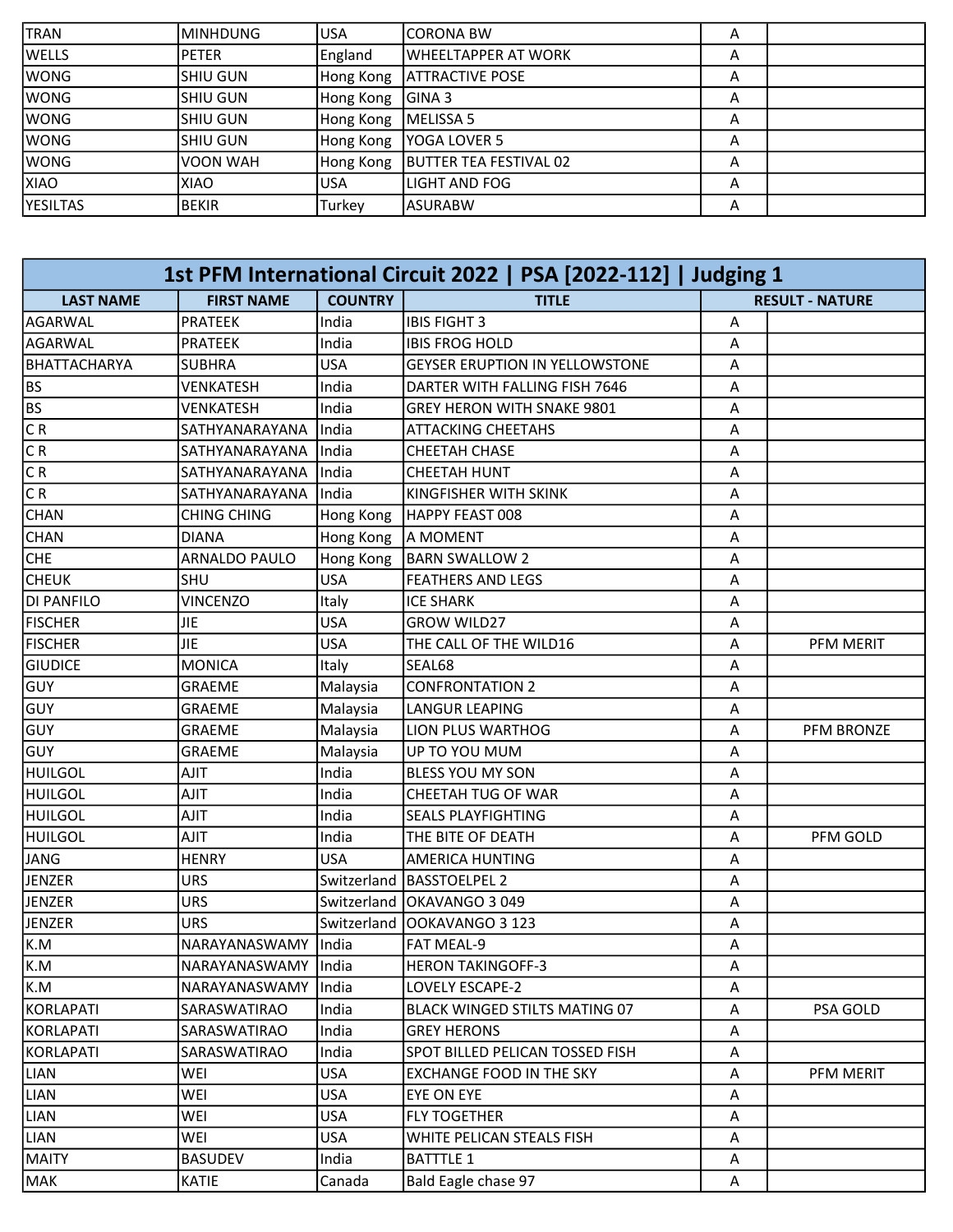| MARATHE         | <b>SUNIEL</b>     | India      | <b>DOMINANCE</b>                  | A |                   |
|-----------------|-------------------|------------|-----------------------------------|---|-------------------|
| <b>MITRA</b>    | PIYALI            | India      | <b>GREEN FROG</b>                 | A |                   |
| NGO             | HAI               | <b>USA</b> | <b>Bear Fishing Salmon</b>        | A | <b>PFM SILVER</b> |
| NGO             | HAI               | <b>USA</b> | Bear Swim To Catch Fresh Salmon   | А |                   |
| NGO             | HAI               | <b>USA</b> | am Waiting For Both You           | A |                   |
| NGUYEN          | <b>HUONG HOA</b>  | <b>USA</b> | Bald eagle losing a fish 19A2     | A |                   |
| NGUYEN          | <b>HUONG HOA</b>  | USA        | Bald Eagle reaches for fish 19A3  | A |                   |
| <b>ROBERTS</b>  | LILLIAN           | USA        | LEOPARD GRIPS PREY WARY EYES      | A |                   |
| ROY             | PRABIR KUMAR      | India      | <b>GIVE IT TO ME</b>              | A |                   |
| <b>SINHA</b>    | <b>BARUN</b>      | India      | BUZZARD WITH LIZARD 4440          | A |                   |
| <b>SINT</b>     | <b>THAN SINT</b>  | Singapore  | Crimson Sunbird Female 3          | A |                   |
| <b>SINT</b>     | <b>THAN SINT</b>  | Singapore  | Crimson Sunbird Male 7            | A |                   |
| <b>SINT</b>     | THAN SINT         | Singapore  | Story of Blue tailed bee eaters 3 | A |                   |
| <b>SINT</b>     | <b>THAN SINT</b>  | Singapore  | Sweet Potato Bugs Hatching 2      | A |                   |
| <b>STRICKER</b> | <b>CHARLES</b>    | USA        | LEAPING DOLPHIN 0096              | A |                   |
| TONG            | <b>JIANGCHUAN</b> | China      | LAW OF THE JUNGLE                 | A |                   |
| <b>TRAN</b>     | <b>MINHDUNG</b>   | <b>USA</b> | <b>HORSE SHOE BAND</b>            | A |                   |
| VAN MENSEL      | <b>DRE</b>        | Belgium    | <b>BIG BUTTERFLY</b>              | A |                   |
| VAN MENSEL      | <b>DRE</b>        | Belgium    | DUIVENPAKKER                      | A |                   |
| VAN MENSEL      | <b>DRE</b>        | Belgium    | <b>EATING A BUTTERFLY</b>         | A | PFM MERIT         |
| VAN MENSEL      | <b>DRE</b>        | Belgium    | <b>EYE CONTACT</b>                | A |                   |
| XIAO            | <b>XIAO</b>       | <b>USA</b> | <b>MORNING FLIGHT</b>             | A |                   |
| XIAO            | XIAO              | <b>USA</b> | <b>REWARD 3</b>                   | A |                   |

| 1st PFM International Circuit 2022   PSA [2022-112]   Judging 1 |                      |                |                                    |   |                              |  |
|-----------------------------------------------------------------|----------------------|----------------|------------------------------------|---|------------------------------|--|
| <b>LAST NAME</b>                                                | <b>FIRST NAME</b>    | <b>COUNTRY</b> | <b>TITLE</b>                       |   | <b>RESULT - PHOTO TRAVEL</b> |  |
| ALLOUGHANI                                                      | <b>FAISAL</b>        | Kuwait         | <b>GREEN ISLAND 18</b>             | A |                              |  |
| ALLOUGHANI                                                      | <b>FAISAL</b>        | Kuwait         | <b>GREEN ISLAND 23</b>             | A |                              |  |
| ALLOUGHANI                                                      | <b>FAISAL</b>        | Kuwait         | MOORING 21                         | A |                              |  |
| IBHATTACHARYA                                                   | <b>SUBHRA</b>        | <b>USA</b>     | STREET GRAFFITI IN ATHENS          | Α |                              |  |
| <b>BHATTACHARYA</b>                                             | <b>SUBHRA</b>        | <b>USA</b>     | THE RUINS IN DELPHI                | A |                              |  |
| CR                                                              | SATHYANARAYANA       | India          | <b>CHEETAH ON VANTAGE POINT</b>    | A |                              |  |
| C R                                                             | SATHYANARAYANA       | India          | <b>LIVING IN HARMONY</b>           | A |                              |  |
| C R                                                             | SATHYANARAYANA       | India          | NO PLASTICS PLEASE                 | Α |                              |  |
| CR                                                              | SATHYANARAYANA       | India          | <b>TRAFFIC JAM</b>                 | A |                              |  |
| CATANIA                                                         | <b>GOTTFRIED</b>     | Malta          | CITY OF ARTS AND SCIENCES 20       | A |                              |  |
| <b>CATANIA</b>                                                  | <b>GOTTFRIED</b>     | Malta          | <b>CITY OF ARTS AND SCIENCES 4</b> | A |                              |  |
| <b>CATANIA</b>                                                  | <b>GOTTFRIED</b>     | Malta          | CITY OF ARTS AND SCIENCES 6        | Α |                              |  |
| <b>CATANIA</b>                                                  | <b>GOTTFRIED</b>     | Malta          | SIGGIEWI FJAKKOLI 2                | Α |                              |  |
| <b>CHAN</b>                                                     | <b>CHING CHING</b>   | Hong Kong      | <b>ICY SPIKES</b>                  | A |                              |  |
| <b>CHAN</b>                                                     | <b>CHING CHING</b>   | Hong Kong      | REGRESS 002                        | A | PFM SILVER                   |  |
| <b>CHAN</b>                                                     | <b>DIANA</b>         | Hong Kong      | <b>BLUE MAGIC</b>                  | A | PFM MERIT                    |  |
| <b>CHAN</b>                                                     | <b>DIANA</b>         | Hong Kong      | <b>THE HEART ROAD</b>              | Α |                              |  |
| <b>CHE</b>                                                      | ARNALDO PAULO        | Hong Kong      | <b>GREAT WALL 8</b>                | A | PFM GOLD                     |  |
| CHE                                                             | <b>ARNALDO PAULO</b> | Hong Kong      | SNOW MOUNTAIN AND THE TEMPLE 1     | A |                              |  |
| <b>CHEUNG</b>                                                   | <b>SINKAI</b>        | Australia      | <b>ANTELOPE CANYON 8</b>           | Α |                              |  |
| <b>CHEUNG</b>                                                   | <b>SINKAI</b>        | Australia      | CARL CATHEDRAL IN VIENNA           | Α | PFM MERIT                    |  |
| <b>CHEUNG</b>                                                   | <b>SINKAI</b>        | Australia      | XITANG <sub>2</sub>                | Α |                              |  |
| CHIU                                                            | <b>BOB</b>           | <b>USA</b>     | IN AMAZON RAINFOREST35             | Α |                              |  |
| DAS                                                             | <b>SUBRATA KUMAR</b> | India          | <b>INSIDE AQUARUUM 01</b>          | Α |                              |  |
| DI PANFILO                                                      | <b>VINCENZO</b>      | Italy          | <b>GHOST VALLEY</b>                | Α |                              |  |
| <b>DI PANFILO</b>                                               | <b>VINCENZO</b>      | Italy          | <b>WITCH MOUNTAIN</b>              | Α |                              |  |
| <b>FISCHER</b>                                                  | <b>JIE</b>           | <b>USA</b>     | AN ENCHANTING MOMENT7              | A |                              |  |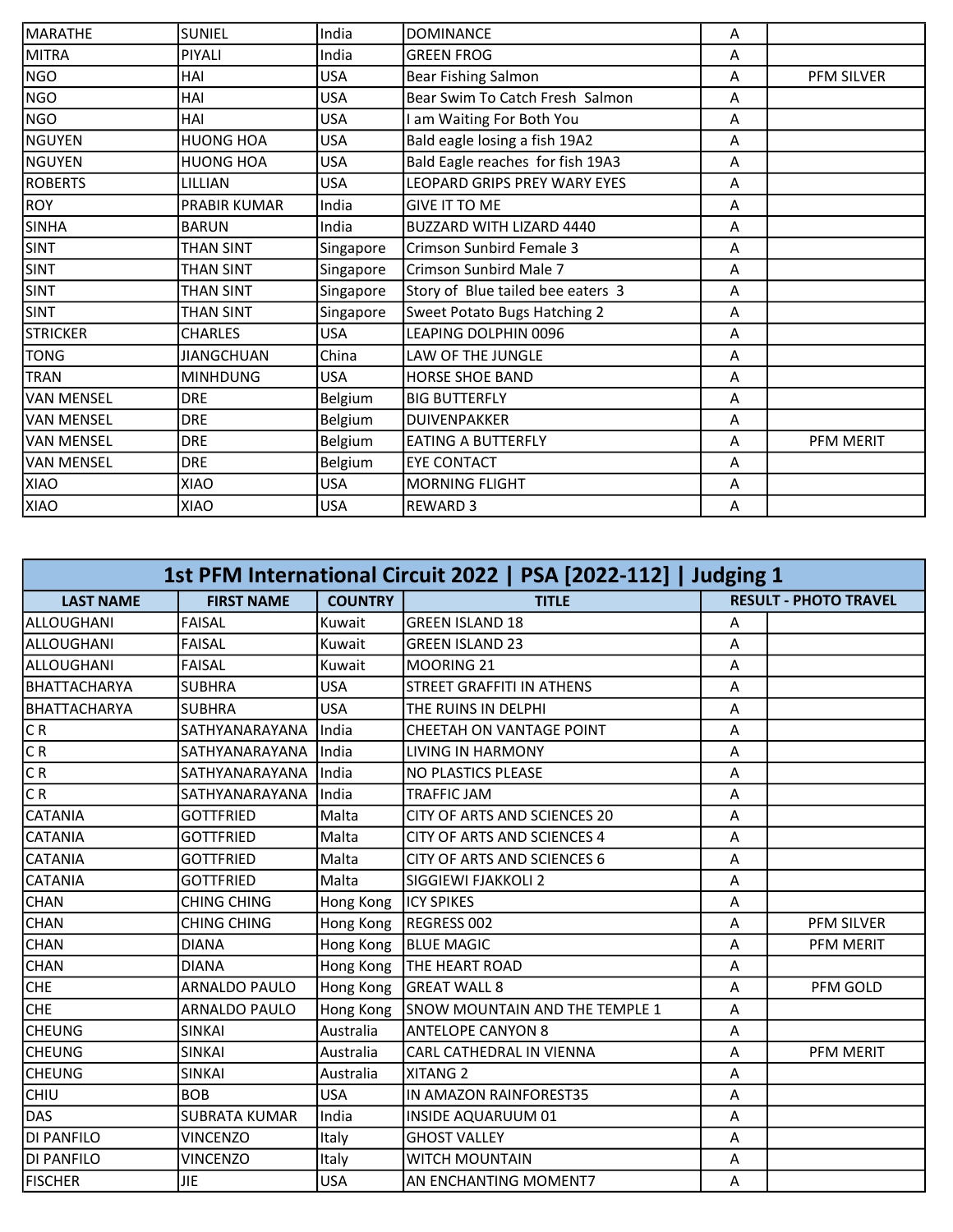| <b>GIUDICE</b>    | <b>MONICA</b>     | Italy       | UZBEKISTAN320                        | Α                         |                   |
|-------------------|-------------------|-------------|--------------------------------------|---------------------------|-------------------|
| <b>HAGAN</b>      | JIM               | <b>USA</b>  | <b>BERRY COLLEGE</b>                 | A                         |                   |
| HAGAN             | <b>JIM</b>        | <b>USA</b>  | <b>CEDAR POINT PARK</b>              | A                         |                   |
| HO                | <b>HUNG</b>       | <b>USA</b>  | <b>VATICAN 5</b>                     | A                         |                   |
| <b>HUILGOL</b>    | AJIT              | India       | CATACOMBS OF THE COLLOSSEUM          | Α                         |                   |
| <b>HUILGOL</b>    | <b>AJIT</b>       | India       | ELEPHANTS AND MT KILIMANJARO         | A                         |                   |
| <b>HUILGOL</b>    | <b>AJIT</b>       | India       | PENGUIN HEAVEN                       | Α                         |                   |
| <b>HUILGOL</b>    | AJIT              | India       | SHIP AMID ICEBERGS                   | Α                         |                   |
| JANG              | <b>HENRY</b>      | <b>USA</b>  | <b>GOLDEN TEMPLE</b>                 | Α                         | PSA GOLD          |
| <b>JANG</b>       | <b>HENRY</b>      | <b>USA</b>  | <b>REFLECTION CANYON_2</b>           | A                         |                   |
| JANG              | <b>HENRY</b>      | <b>USA</b>  | WHITE POCKET_4                       | A                         |                   |
| JENZER            | <b>URS</b>        | Switzerland | <b>GMA ANTIGUA 6</b>                 | A                         |                   |
| JENZER            | <b>URS</b>        |             | Switzerland   VENEDIG REGATTA 13     | A                         |                   |
| K.M               | NARAYANASWAMY     | India       | <b>BADAMI CAVES-5</b>                | A                         |                   |
| K.M               | NARAYANASWAMY     | India       | RHINO SAFARI-6                       | A                         |                   |
| KORLAPATI         | SARASWATIRAO      | India       | PRABHALU                             | Α                         |                   |
| KORLAPATI         | SARASWATIRAO      | India       | <b>SANKRANTI PRABHA</b>              | A                         |                   |
| LEE               | <b>GRACE</b>      | Australia   | DAWN AT SYDNEY HARBOUR               | A                         |                   |
| LEE               | <b>GRACE</b>      | Australia   | MONT ST MICHEL CHURCH IN THE SEA2    | Α                         |                   |
| LIAN              | WEI               | <b>USA</b>  | FLOWING LIGHT GOLDEN GATE BRIDGE     | A                         |                   |
| LIAN              | WEI               | <b>USA</b>  | <b>RED BARN IN WHEATLAND</b>         | A                         |                   |
| LIAN              | WEI               | <b>USA</b>  | <b>WHEN LIGHTS LIT</b>               | A                         |                   |
| <b>MAITY</b>      | <b>BASUDEV</b>    | India       | <b>BARON 1</b>                       | A                         |                   |
| MAITY             | <b>BASUDEV</b>    | India       | <b>SILK ROUTE</b>                    | A                         |                   |
| MARATHE           | SUNIEL            | India       | <b>BLUE LAGOON</b>                   | A                         |                   |
| MARATHE           | <b>SUNIEL</b>     | India       | <b>MOUNTAIN HABITAT</b>              | Α                         |                   |
| MARATHE           | <b>SUNIEL</b>     | India       | PANGONG LAKE 2017A                   | $\boldsymbol{\mathsf{A}}$ |                   |
| MARATHE           | <b>SUNIEL</b>     | India       | PANGONG LAKE 2017C                   | A                         | <b>PFM BRONZE</b> |
| MARS              | LARRY             | USA         | <b>VILLAGE AT THE SEA</b>            | Α                         |                   |
| MISHRA            | <b>ULIA</b>       | India       | IN ROUTE TO CHANDRATAL               | A                         |                   |
| MURAL             | <b>SATISH B</b>   | India       | Dancing Lady                         | A                         |                   |
| NGUYEN            | <b>HUONG HOA</b>  | <b>USA</b>  | A little chapel in Bavarian Alps A1  | A                         |                   |
| NGUYEN            | <b>HUONG HOA</b>  | <b>USA</b>  | Giza Pyramids and Sphinx at night    | А                         |                   |
| REN               | ZHICAI            | China       | Bright night 6                       | A                         |                   |
| REN               | ZHICAI            | China       | Nanpu Bridge 20                      | Α                         |                   |
| SALINAS D'ANGLADA | <b>JOAQUIN</b>    | Spain       | NOCHE DE LUNA 5                      | A                         |                   |
| SANCANDI          | <b>IVANA</b>      | Italy       | <b>BOAT IN ICE LAGOON</b>            | A                         |                   |
| SANCANDI          | <b>IVANA</b>      | Italy       | <b>CAMPING</b>                       | Α                         |                   |
| SANCANDI          | <b>IVANA</b>      | Italy       | THE BRIDGE                           | Α                         |                   |
| <b>STRICKER</b>   | <b>CHARLES</b>    | USA         | SYDNEY AUSTRALIA OVERVIEW 0341       | Α                         | PFM MERIT         |
| <b>TEO</b>        | <b>GIAP CHIU</b>  | Singapore   | Philipine Dancing Twenty six         | A                         |                   |
| <b>TEO</b>        | <b>GIAP CHIU</b>  | Singapore   | Play To My Own God Five              | A                         |                   |
| TONG              | <b>JIANGCHUAN</b> | China       | AFTER THE STORM                      | A                         |                   |
| TRAN              | <b>MINHDUNG</b>   | <b>USA</b>  | ANCALOPE CANYON A                    | Α                         |                   |
| TRAN              | <b>MINHDUNG</b>   | <b>USA</b>  | MONO LAKE MORNING                    | Α                         |                   |
| <b>WANG</b>       | HAK PUN WILLIAM   | Hong Kong   | <b>DYNAMIC CITY IN ACTION</b>        | A                         |                   |
| WANG              | HAK PUN WILLIAM   | Hong Kong   | <b>ORIENTAL PEARL NIGHT</b>          | A                         |                   |
| XIAO              | <b>XIAO</b>       | <b>USA</b>  | <b>GOLDEN GATE BRIDGE AT NIGHT 2</b> | A                         |                   |
| YE.               | DANLEI            | Canada      | SWAZI MAIDENS30                      | A                         |                   |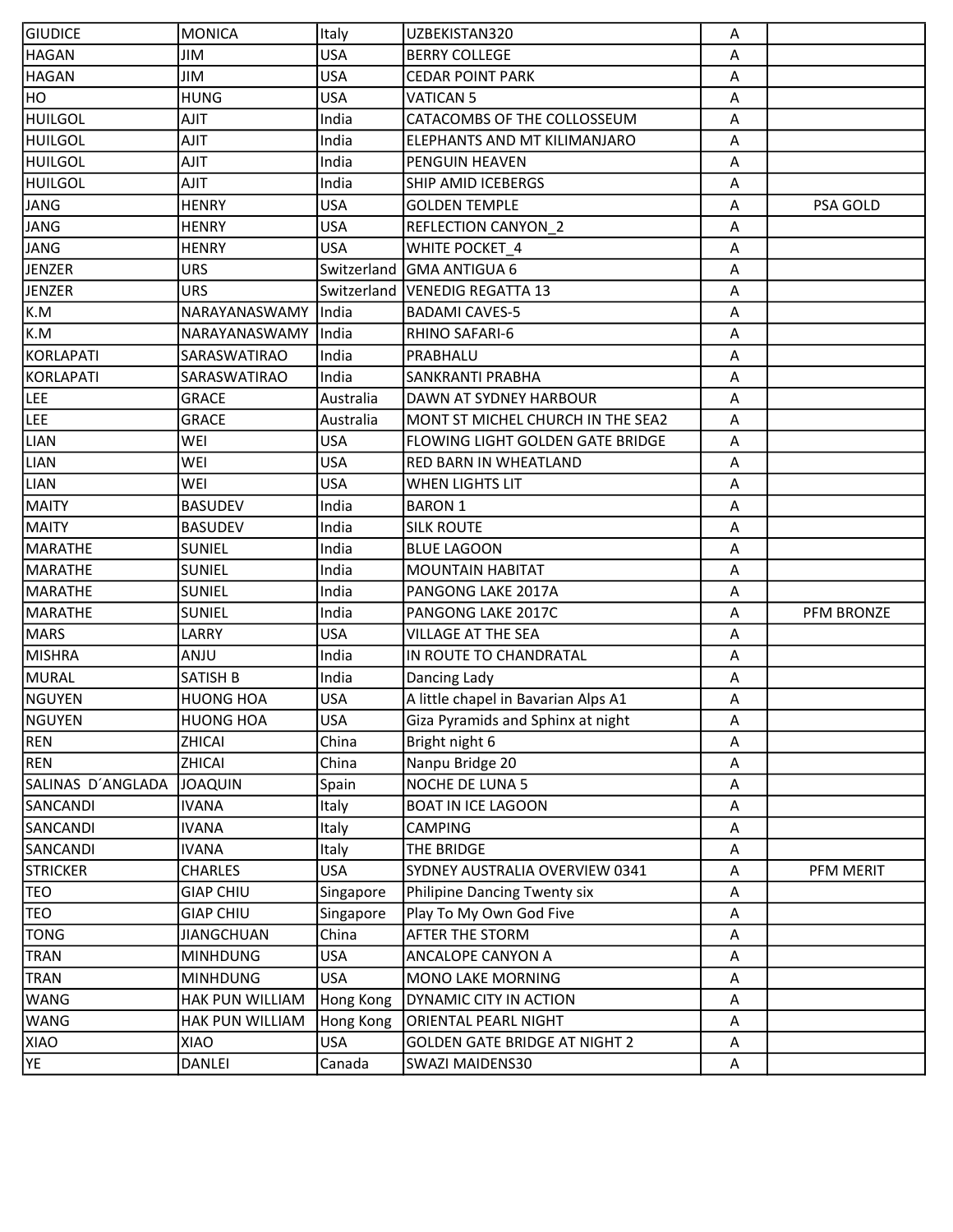|                   |                    |                | 1st PFM International Circuit 2022   PSA [2022-112]   Judging 1 |   |                                  |
|-------------------|--------------------|----------------|-----------------------------------------------------------------|---|----------------------------------|
| <b>LAST NAME</b>  | <b>FIRST NAME</b>  | <b>COUNTRY</b> | <b>TITLE</b>                                                    |   | <b>RESULT - PHOTO JOURNALISM</b> |
| ALLOUGHANI        | <b>FAISAL</b>      | Kuwait         | <b>TIPTOP</b>                                                   | А | PSA GOLD                         |
| l BS              | <b>VENKATESH</b>   | India          | KAMBALA BUFFALO SPRAYING HIGH 3                                 | A |                                  |
| CR                | SATHYANARAYANA     | India          | SPECTACULAR SHOW                                                | А |                                  |
| $\overline{CR}$   | SATHYANARAYANA     | India          | <b>TRIANGLE FORMATION</b>                                       | А |                                  |
| CARR              | <b>RANDY L</b>     | <b>USA</b>     | STILLWATER JUMPER                                               | Α |                                  |
| CATANIA           | <b>GOTTFRIED</b>   | Malta          | <b>MAYORS PARADE LONDON</b>                                     | A |                                  |
| <b>CATANIA</b>    | <b>GOTTFRIED</b>   | Malta          | <b>VENICE REGATA 6</b>                                          | A |                                  |
| <b>CHAN</b>       | <b>CHING CHING</b> | Hong Kong      | <b>DETERMINATION 01</b>                                         | А |                                  |
| <b>CHAN</b>       | <b>CHING CHING</b> | Hong Kong      | DODGING 02                                                      | Α |                                  |
| CHAN              | CHING CHING        | Hong Kong      | PUNCH IN THE FACE 03                                            | A |                                  |
| <b>CHEUK</b>      | SHU                | <b>USA</b>     | <b>BACK SWING ON BAR</b>                                        | А |                                  |
| <b>CHEUK</b>      | SHU                | <b>USA</b>     | BRIDGET OFF BEAM 2021 GYM 101                                   | Α |                                  |
| <b>CHEUK</b>      | SHU                | <b>USA</b>     | <b>WOMEN HURDLER</b>                                            | A | PFM MERIT                        |
| <b>CHEUNG</b>     | <b>SINKAI</b>      | Australia      | AT THE EXHIBITION 5                                             | А |                                  |
| DI PANFILO        | <b>VINCENZO</b>    | Italy          | <b>FIRST AID</b>                                                | А |                                  |
| DI PANFILO        | <b>VINCENZO</b>    | Italy          | <b>PYRES</b>                                                    | A |                                  |
| <b>DI PANFILO</b> | <b>VINCENZO</b>    | Italy          | UNCLE HO TRIBUTE                                                | A |                                  |
| <b>FISHER</b>     | <b>STEVEN</b>      | <b>USA</b>     | <b>BRIDGE ACCESS WRECK</b>                                      | A |                                  |
| <b>FISHER</b>     | <b>STEVEN</b>      | <b>USA</b>     | LONG HOSE TRUDGE FLAIR FIRE                                     | A |                                  |
| <b>FISHER</b>     | <b>STEVEN</b>      | <b>USA</b>     | THIRD ZEBRA RIDER N TROUBLE                                     | Α |                                  |
| <b>GIUDICE</b>    | <b>MONICA</b>      | Italy          | FIREMAN18                                                       | А |                                  |
| HADJIPAVLOU       | <b>THANASIS</b>    | Cyprus         | Carnival in Limassol                                            | Α |                                  |
| <b>HAGAN</b>      | <b>JIM</b>         | <b>USA</b>     | CHICAGO MOON BEAN                                               | A |                                  |
| H <sub>O</sub>    | <b>HUNG</b>        | <b>USA</b>     | AIR SHOW D SAN FRANCISCO                                        | А |                                  |
| HO                | <b>HUNG</b>        | <b>USA</b>     | <b>CHINA CRUISE</b>                                             | Α |                                  |
| Іно               | <b>HUNG</b>        | <b>USA</b>     | <b>FUNERAL</b>                                                  | A |                                  |
| <b>HUILGOL</b>    | AJIT               | India          | ON THE TRAIL OF A TIGER                                         | Α |                                  |
| <b>HUILGOL</b>    | <b>AJIT</b>        | India          | THE ENTERTAINER                                                 | A |                                  |
| <b>JENZER</b>     | <b>URS</b>         |                | Switzerland   KUNSTTURNEN 13                                    | Α |                                  |
| JENZER            | <b>URS</b>         |                | Switzerland KUNSTTURNEN 6                                       | A |                                  |
| JENZER            | <b>URS</b>         |                | Switzerland KUNSTTURNEN 8                                       | Α |                                  |
| K.M               | NARAYANASWAMY      | India          | MAHAMASTAKABHISHEKA-3                                           | Α |                                  |
| KHAN              | RAHIL              | India          | ART ENTHUSIAST LADY                                             | Α |                                  |
| KHAN              | RAHIL              | India          | <b>JASHN AUR MAJBOORI</b>                                       | Α |                                  |
| KORLAPATI         | SARASWATIRAO       | India          | INDIAN NAVY DAY SHOW                                            | Α |                                  |
| KORLAPATI         | SARASWATIRAO       | India          | NAVY DAY AT RK BEACH                                            | Α |                                  |
| KORLAPATI         | SARASWATIRAO       | India          | <b>ROAD CROSSING</b>                                            | А | PFM MERIT                        |
| LEE               | HON-KWONG          | Hong Kong      | Dragon boat competition 21                                      | Α |                                  |
| LEGRAND           | <b>JEAN LUC</b>    | Belgium        | L ARMEE VEILLE                                                  | A |                                  |
| LEGRAND           | <b>JEAN LUC</b>    | Belgium        | LA MALTERIE DISPARAIT                                           | Α | PFM GOLD                         |
| LEGRAND           | JEAN LUC           | Belgium        | RETOUR D EAU                                                    | Α |                                  |
| MAK               | <b>KATIE</b>       | Canada         | <b>BIKE RACE 26</b>                                             | Α |                                  |
| MAK               | <b>KATIE</b>       | Canada         | Water Ski Slalom 80                                             | A |                                  |
| MARATHE           | SUNIEL             | India          | <b>GANGA ARTI AT HARIDWAR</b>                                   | Α |                                  |
| MITRA             | PIYALI             | India          | FESTIVAL OF INCARNATION                                         | Α |                                  |
| MURAL             | SATISH B           | India          | <b>Stick Devotees</b>                                           | Α | PFM MERIT                        |
| SALINAS D'ANGLADA | <b>JOAQUIN</b>     | Spain          | AL LIMITE                                                       | А | PFM BRONZE                       |
| SALINAS D'ANGLADA | <b>JOAQUIN</b>     | Spain          | PATRULLA AGUILA 1                                               | A |                                  |
| SALINAS D'ANGLADA | <b>JOAQUIN</b>     | Spain          | <b>RECTA FINAL 4</b>                                            | A |                                  |
| SALINAS D'ANGLADA | <b>JOAQUIN</b>     | Spain          | VOLANDO SOBRE LAS OLAS 30                                       | Α |                                  |
| SANCANDI          | <b>IVANA</b>       | Italy          | <b>LANCH TIME</b>                                               | A |                                  |
| SIMSEK            | <b>OZCAN</b>       | Turkey         | AYIRICILAR                                                      | A |                                  |